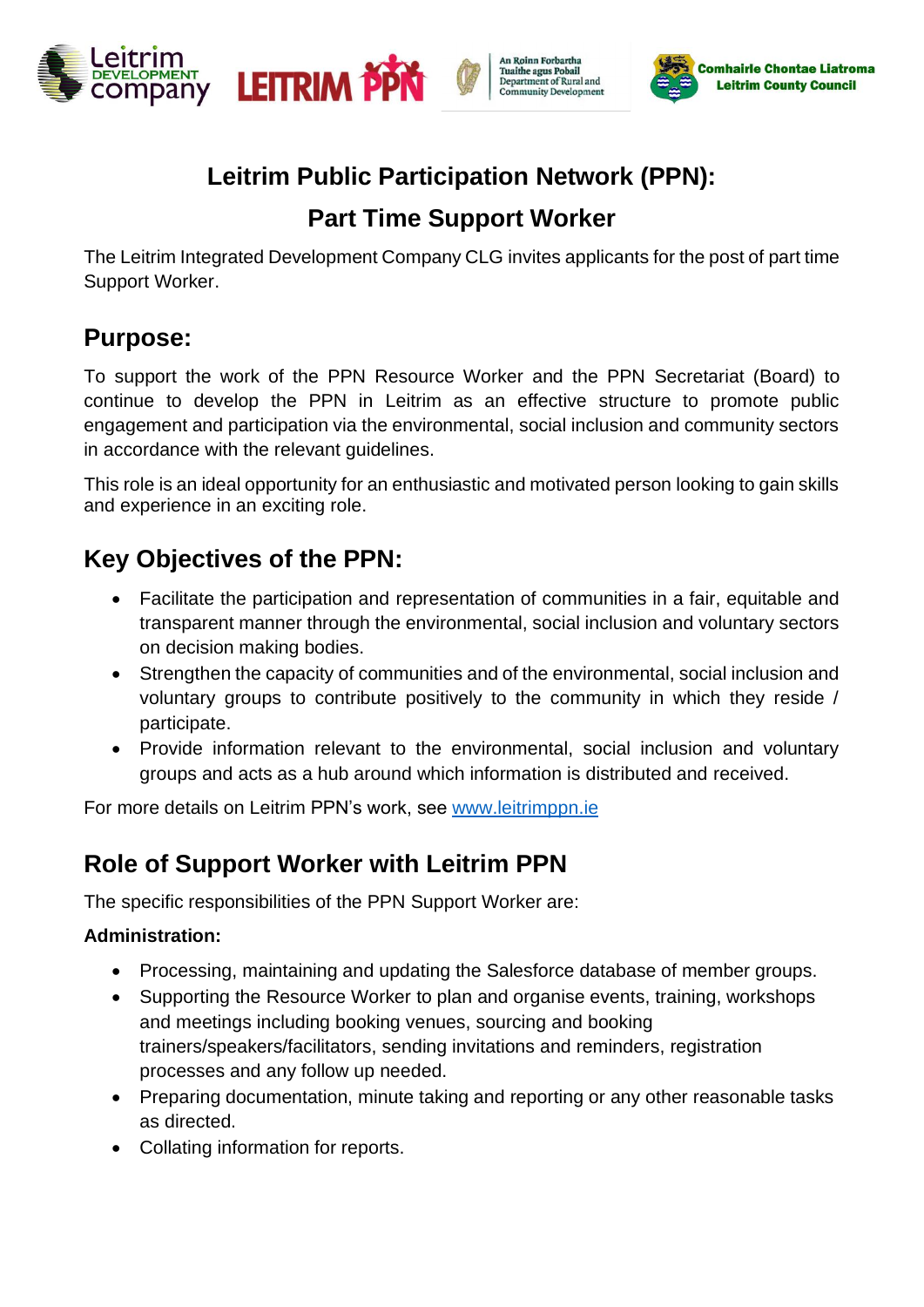





### **Communication**:

- Researching, collating and distributing a monthly newsletter/e bulletin.
- Managing and updating the Leitrim PPN website.
- Assisting with social media accounts.
- Communicating with and signposting members by email and phone, including dealing with requests for information or advice.

#### **Promotion of the Leitrim PPN:**

- Supporting the Leitrim PPN Resource Worker to devise materials to be used for PPN activities, for example online consultations, public meetings, workshops, surveys etc.
- Promoting the PPN and its work to member groups and the wider community and stakeholders.

#### **Linkage Groups and PPN Representatives:**

- Act as the point of contact for day-to-day PPN Representatives queries.
- Maintain a dashboard overview of PPN Representatives personal development plans: their term of service, their submission of meeting reports, their participation in induction and training, their collaboration with their linkage group / thematic network.
- Support the coordination of PPN Linkage Group (Thematic Network) meetings and associated administration (agendas, minute taking, follow-up on actions).

#### **Other responsibilities:**

- Participating in relevant meetings with stakeholders.
- Any other work which may be assigned by the PPN Resource Worker on the day-today operation of the PPN.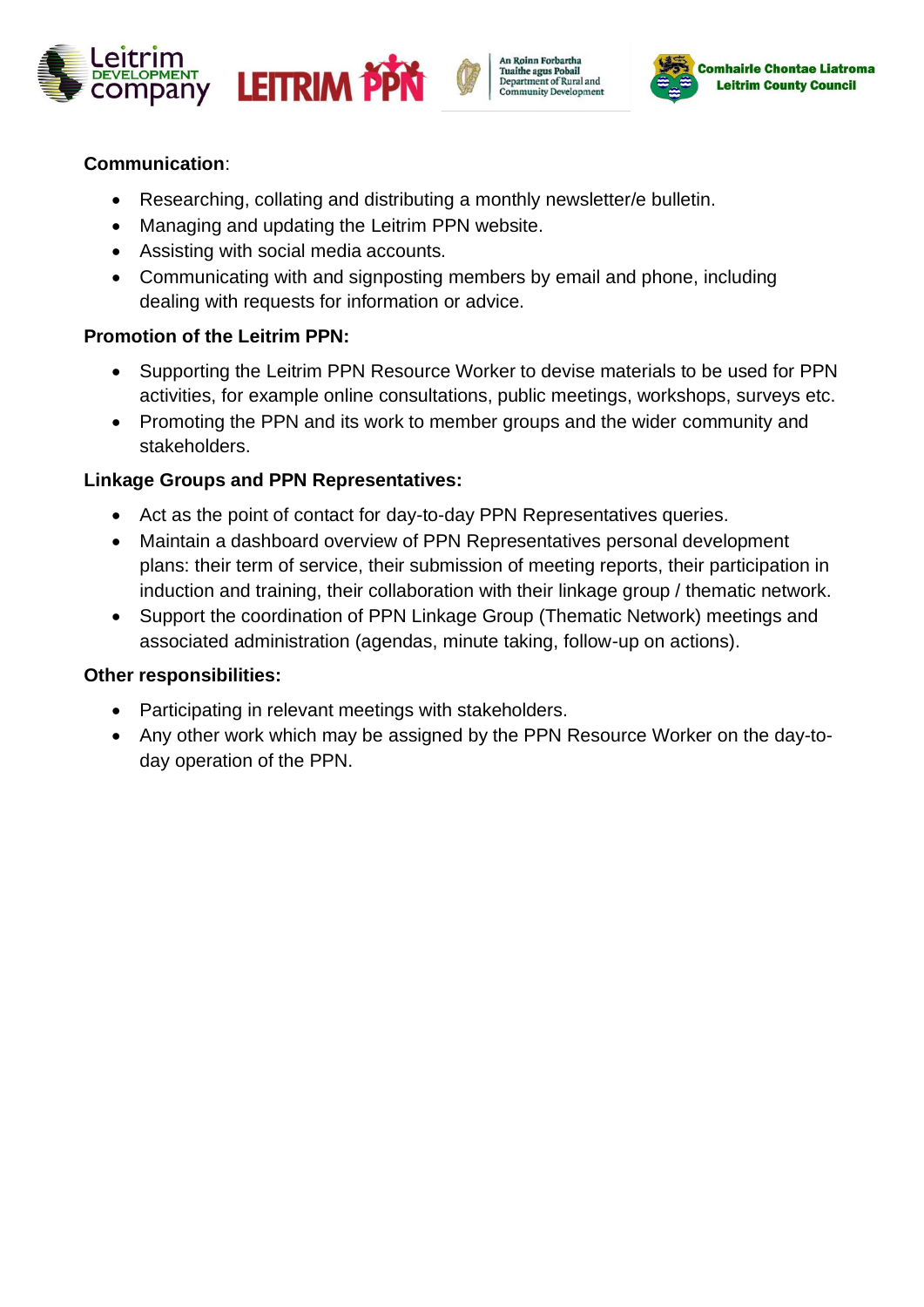





## **The Ideal Candidate - Requirements**

The Support Worker will be a strongly motivated person, with a strong sense of commitment to the ideas and values inherent in the work of PPN. This role requires regular evening work.

### **Essential**

- Excellent communication and interpersonal skills including fluency in written and
- spoken English.
- High level of computer skills (Microsoft Office) with a strong aptitude for web-based communications technologies and experience of using social media.
- Experience of using databases and spreadsheets, organising events and reporting.
- Good organisational skills including the ability to multitask and prioritise workload.
- Strong attention to detail.
- Confident to work on own initiative as well as part of a team. A flexible approach.
- Full clean driver's licence and access to own car.
- A demonstrable interest in one or more of the following: volunteerism and active citizenship, participatory democracy, civic engagement, community development.
- Ability to work on evenings and/or weekends as necessary (time off in lieu provided).

### **Desirable:**

The following are highly desirable **but not essential**:

- Relevant 3rd level qualification or substantial work/voluntary experience in a relevant area.
- Familiarity with Public Participation Networks (PPN's) & Salesforce CRM

## **Terms and Conditions**

| Salary:    | €25,102 (€31,377 Pro- rata)                                                                         |
|------------|-----------------------------------------------------------------------------------------------------|
| Hours:     | Part Time – 4 days (28 hours) - Time in Lieu System in Operation                                    |
| Duration:  | June to Dec 2022, renewed annually subject to funding                                               |
| Location:  | Drumshanbo, Co. Leitrim (Hybrid working available)                                                  |
| Probation: | A probation period of 6 months will apply to this role                                              |
| Pension:   | The successful candidate will be eligible to join the company pension<br>scheme following probation |

This position will involve a level of remote working and candidates will need to have access to broadband at home and be willing, if required, to work remotely.